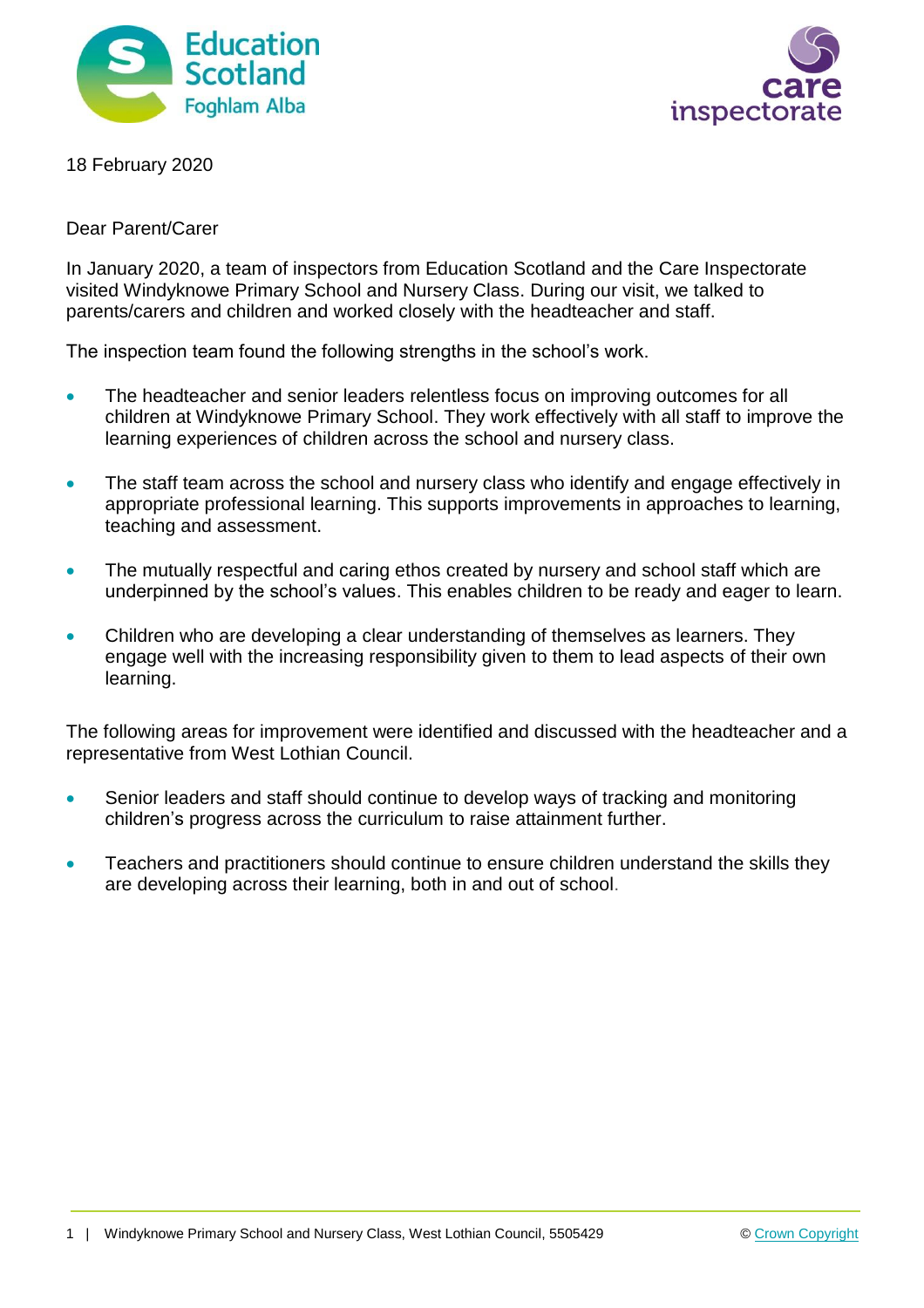



We gathered evidence to enable us to evaluate the school's work using quality indicators from [How good is our school? \(4](https://education.gov.scot/improvement/Documents/Frameworks_SelfEvaluation/FRWK2_NIHeditHGIOS/FRWK2_HGIOS4.pdf)<sup>th</sup> edition) and [How good is our early learning and childcare?.](https://education.gov.scot/improvement/Documents/Frameworks_SelfEvaluation/FRWK1_NIHeditSelf-evaluationHGIELC/HGIOELC020316Revised.pdf) Quality indicators help schools, local authorities and inspectors to judge what is working well and what needs to be improved. Following the inspection of each school, the Scottish Government gathers details of our evaluations to keep track of how well Scottish schools are doing.

## Here are Education Scotland's evaluations for Windyknowe Primary School and Nursery Class

| Quality indicators for the primary school                                                                                                 | <b>Evaluation</b> |
|-------------------------------------------------------------------------------------------------------------------------------------------|-------------------|
| Learning, teaching and assessment                                                                                                         | very good         |
| <b>Raising attainment and achievement</b>                                                                                                 | good              |
| Descriptions of the evaluations are available from:<br>How good is our school? (4 <sup>th</sup> edition), Appendix 3: The six-point scale |                   |

| Quality indicators for the nursery class                                                                                             | <b>Evaluation</b> |
|--------------------------------------------------------------------------------------------------------------------------------------|-------------------|
| Learning, teaching and assessment                                                                                                    | good              |
| Securing children's progress                                                                                                         | good              |
| Descriptions of the evaluations are available from:<br>How good is our early learning and childcare? Appendix 1: The six-point scale |                   |

# Here are the Care Inspectorate's gradings for the nursery class

| Care Inspectorate standards | Grade     |
|-----------------------------|-----------|
| Quality of care and support | very good |
| Quality of environment      | very good |

### **Requirements/recommendations made by Care Inspectorate for the nursery class**

During the previous Care Inspectorate inspection, the setting had no requirements and one recommendation. The recommendation in relation to medication has been met. As a result of this inspection, there are no requirements and no recommendations.